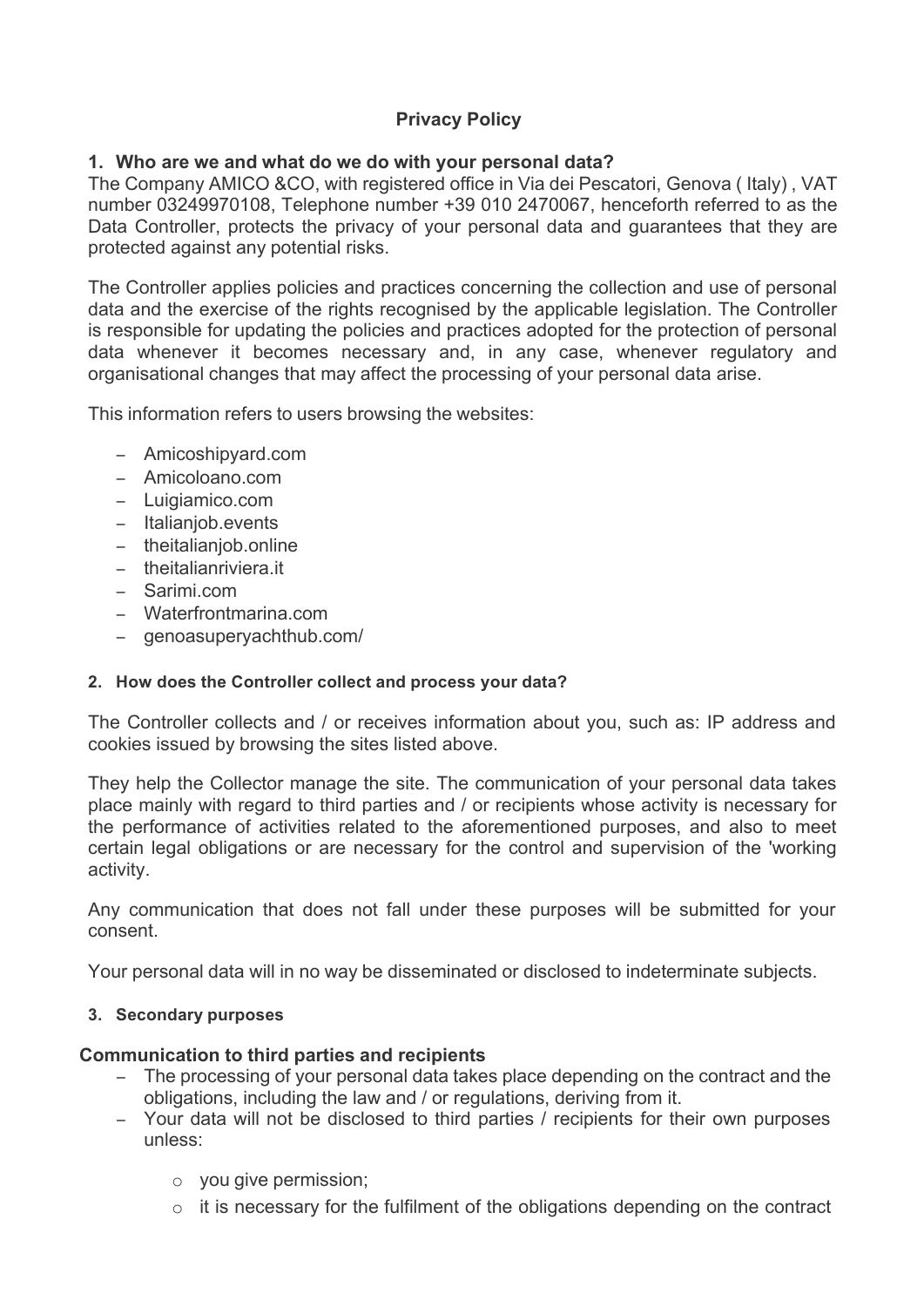and by the laws that govern it (e.g. for the defence of your rights, etc.);

- − The personal data that the Collector deals with for this purpose are, among others:
	- o IP address

## **IT security**

The Controller processes, also through its suppliers (third parties and/or recipients), your personal data, including electronic (e.g. logical access) or related to traffic which is collected or obtained in the case of services displayed on the website, strictly necessary and proportionate to ensuring the security and ability of a network or servers connected to it to withstand, at a given level of security, unforeseen events or illicit or malicious acts that compromise availability, authenticity, integrity and the confidentiality of personal data stored or transmitted.

For this purpose, the Controller provides procedures for the management of the violation of personal data (data breach).

#### **What happens if you do not provide your details?**

We invite you to read the consequences arising from the deselection of individual cookies, as shown in the table above.

#### **How**

The processing of data is carried out with IT procedures by internally authorised and trained individuals. They are allowed access to your personal data to the extent and within the limits necessary for the performance of the processing activities that concern you. Your data are treated separately from others also by means of pseudonymisation or aggregation methods that do not allow you to easily identify yourself.

The Controller periodically checks the tools with which your data is processed and the security measures provided for the same, which are constantly updated, verifying, also by means of the subjects authorised to the processing, that no personal data is collected, processed, kept or stored for which no processing is necessary, as well as verifying that the data is kept with the guarantee of integrity and authenticity and its use for the purposes of the processing is actually performed.

#### **Where**

The data are stored in computerized and telematic archives located within the European Economic Area.

## **How long**

We invite you to read the terms of storage of personal data as indicated in the previous table.

#### **What are your rights?**

At any time, free of charge and without any special charges and formalities for your request, you can basically:

− obtain confirmation of the processing carried out by the Controller;